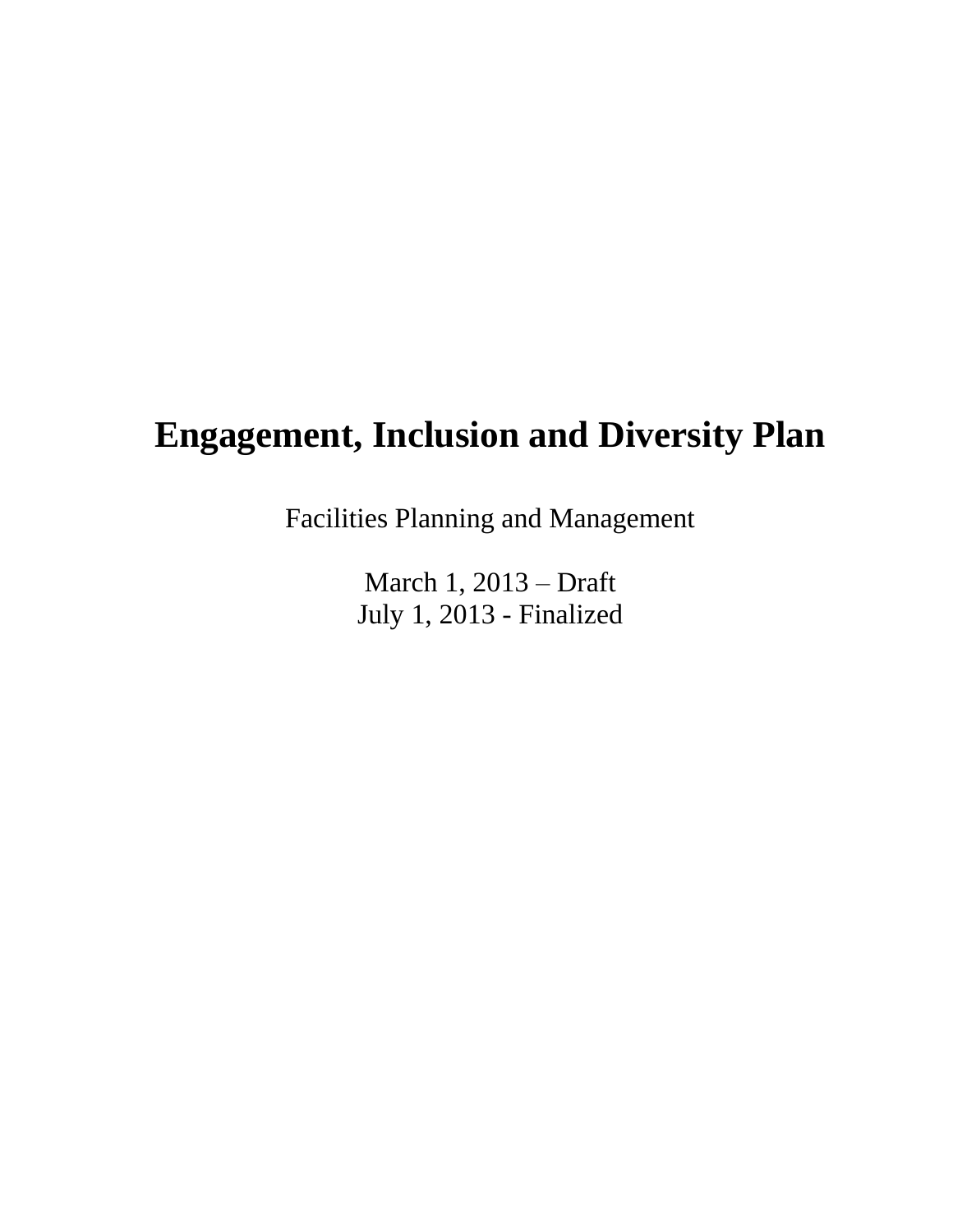## **Plan Development**

Draft FP&M EID Plan developed and submitted to VCFA – March 1, 2013

Comments received from VCFA – April 23, 2013

FPM EID Draft Communication plan developed – July 1, 2013

• This is intended to increase communication with employees throughout FP&M and will be used as a guide for the Communication Specialist who will work on upgrading the FP&M website and other communication vehicles.

FPM EID Workplan developed – July 8, 2013

 This is an action plan to begin to assign responsibilities for the key actions identified in the July 1, 2013 plan. This workplan will be reviewed and updated periodically by the FPM EID Team and the Leadership Team.

FPM EID Team Action Plan FY14 developed – July 11, 2013

• This is an action plan developed by the team to focus on three high priority goals/objectives. As these are completed, the team will select and focus on additional goals/objectives from the FPM EID Workplan.

All documents are stored in: P://FPM/EID/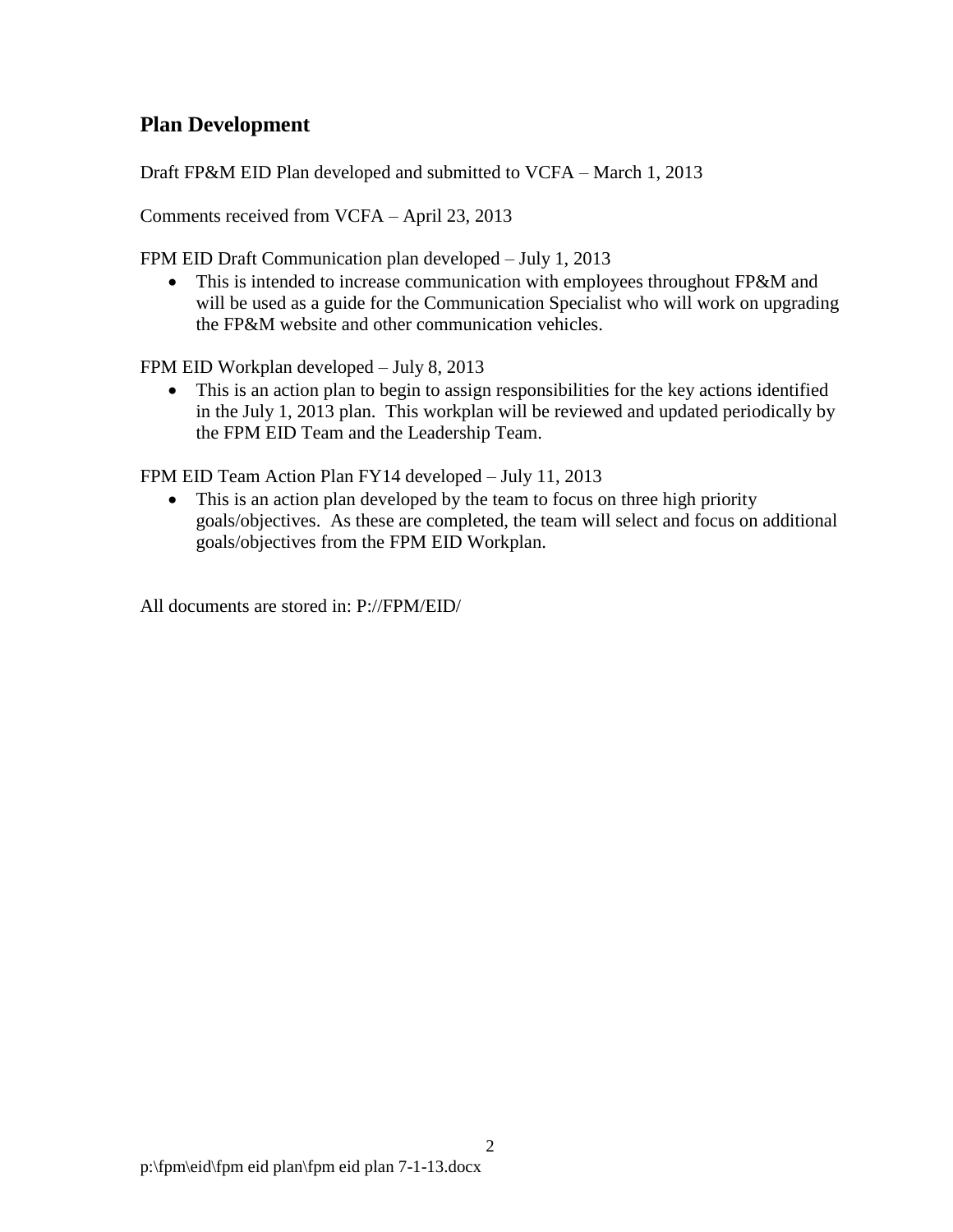## **Introduction**

This is an initial draft of a plan to identify strategies to increase employee engagement and inclusion, and leverage diversity across Facilities Planning and Management.

Facilities Planning and Management created a cross-organizational Employee Engagement Team in early 2011. The Team initially met to discuss best practices within the organization and methods for improving engagement, and building trust, throughout the organization. The team also provided advice on distribution of the 2012 Employee Engagement, Inclusion and Diversity Survey.

In January 2013, membership on this team was expanded in order to create the FP&M Engagement, Inclusion and Diversity (EID) Team. Members represent all departments within FP&M, as well as a variety of employment categories. The team was charged with developing goals, key actions and metrics which were presented as recommendations to the FP&M Leadership Team, which also serves as the executive sponsors for this initiative.

Engagement, Inclusion and Diversity Team members:

| Anne Bogan           | <b>Transportation Services - Administration</b> |
|----------------------|-------------------------------------------------|
| <b>Steve Grever</b>  | Physical Plant - Carpenter Shop                 |
| <b>Becky Guelig</b>  | Physical Plant – Custodial Services             |
| John Hanson          | Physical Plant – Electric Shop                  |
| Shoko Miyagi         | Business & Staff Services - Training            |
| Rebecca Moritz       | Environment, Health and Safety - Biosafety      |
| Dan Okoli, chair     | Capital Planning and Development                |
| Laura Peterson       | Physical Plant – Grounds                        |
| Rob Shively          | Space Management Office                         |
| Top Tantivivat       | Campus Planning and Landscape Architecture      |
| Ex Officio:          |                                                 |
| <b>Bill Elvey</b>    | Associate Vice Chancellor                       |
| Dorothy Steele       | FP&M Deputy/Director of BASS                    |
| <b>Barb Bronte</b>   | <b>FP&amp;M Human Resources</b>                 |
| FP&M Leadership Team |                                                 |
| <b>Bill Elvey</b>    | Associate Vice Chancellor                       |

| <b>Bill Elvey</b> | <b>Associate Vice Chancellor</b>                                |
|-------------------|-----------------------------------------------------------------|
| Gary Brown        | Director, Campus Planning and Landscape Architecture            |
| John Harrod       | Director, Physical Plant                                        |
| Patrick Kass      | Director, Transportation Services                               |
| Dan Okoli         | University Architect/Director, Capital Planning and Development |
| Doug Rose         | Director, Space Management Office                               |
| Dorothy Steele    | Director, Business and Staff Services                           |
| Paul Umbeck       | Director, Environment, Health and Safety                        |
|                   |                                                                 |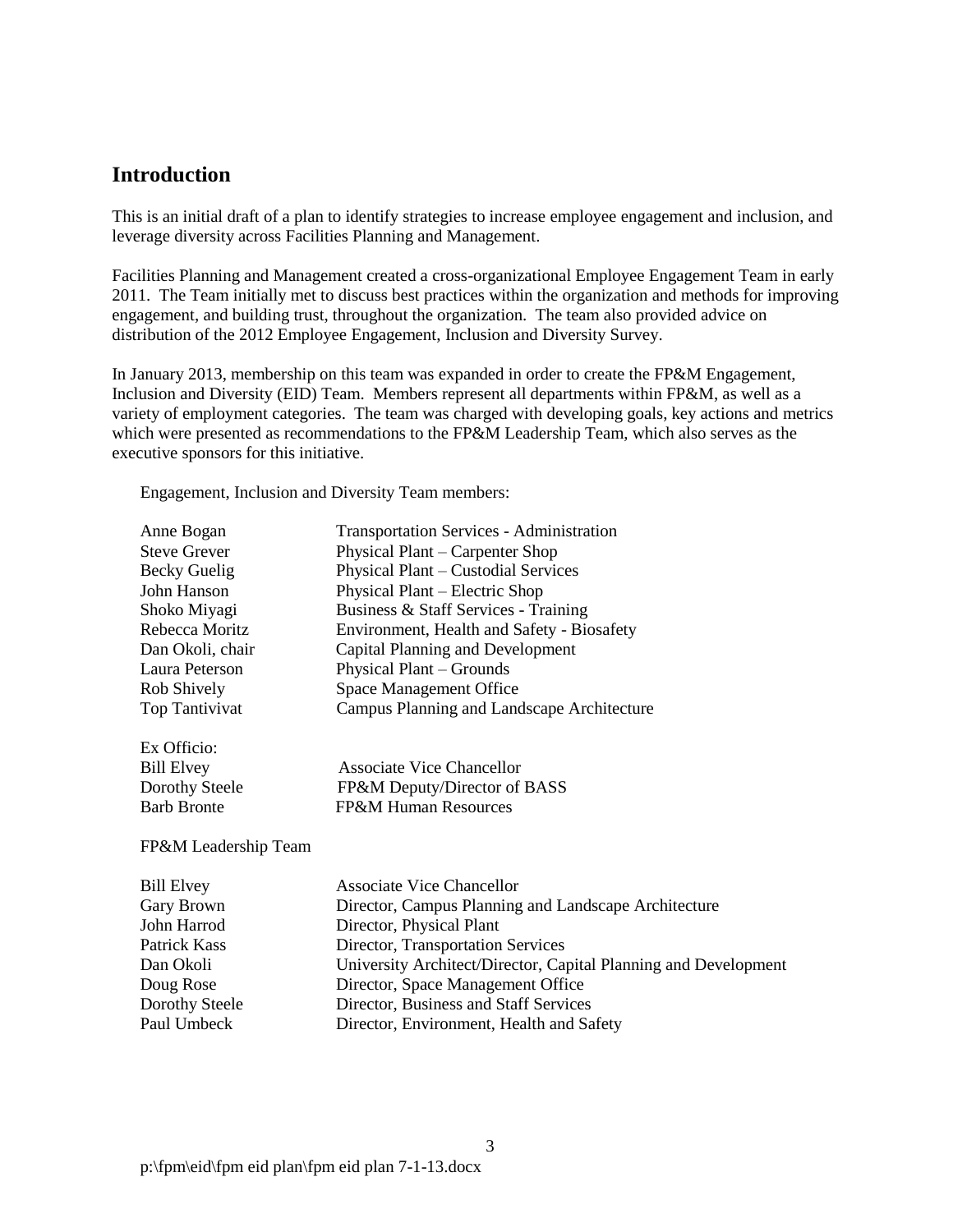p:\fpm\eid\fpm eid plan\fpm eid plan 7-1-13.docx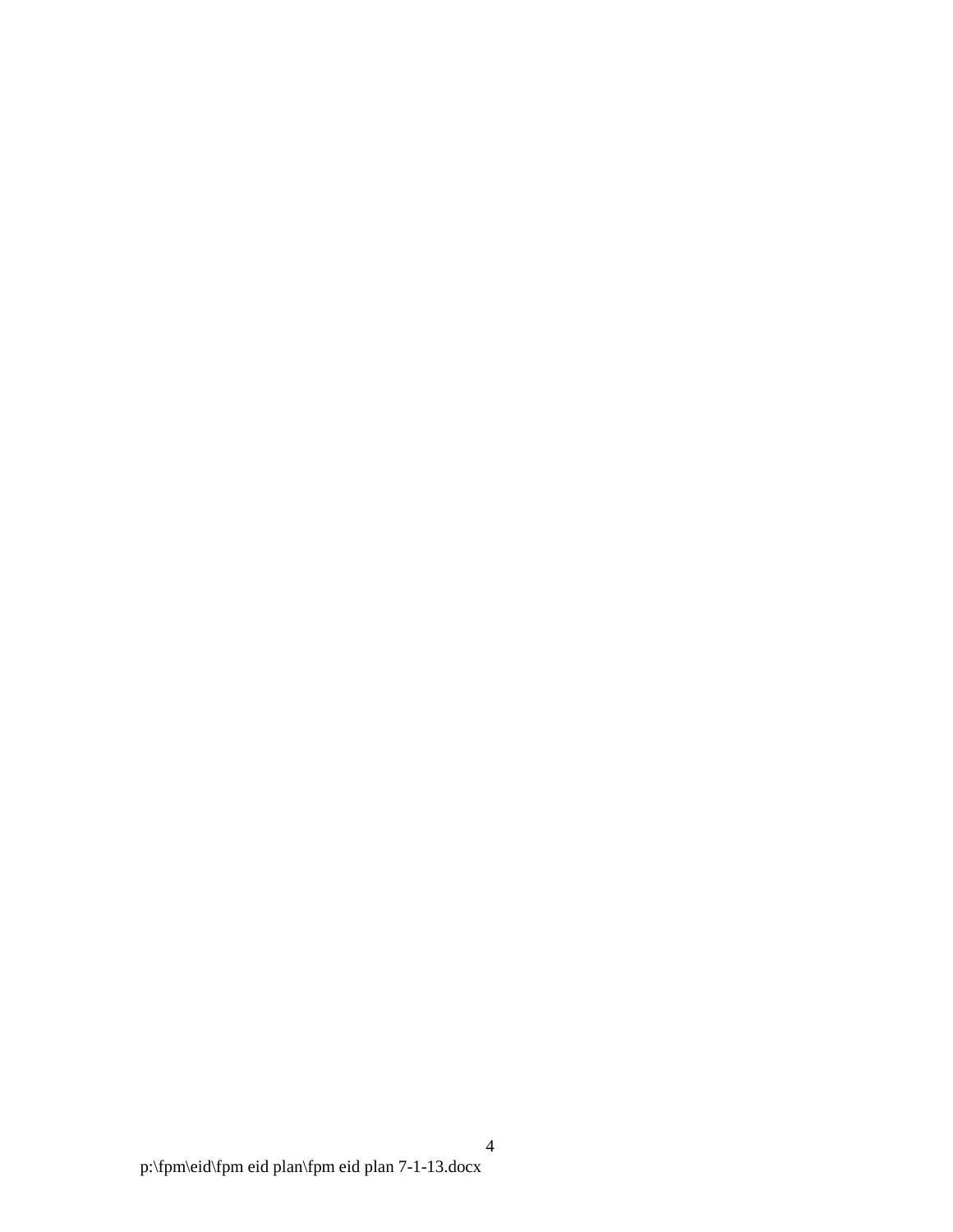## **Team Charter FP&M Engagement, Inclusion & Diversity Team**

## Name (VCFA Unit) Facilities Planning and Management Date January 16, 2013

| <b>Team Focus:</b>          | Develop strategies to increase employee engagement and inclusion, and<br>leverage diversity across Facilities Planning and Management.                           |  |  |  |
|-----------------------------|------------------------------------------------------------------------------------------------------------------------------------------------------------------|--|--|--|
| <b>Executive</b>            | Associate Vice Chancellor Bill Elvey and the FP&M Leadership Team                                                                                                |  |  |  |
| <b>Sponsors:</b>            |                                                                                                                                                                  |  |  |  |
| <b>Team Leader:</b>         | Dan Okoli                                                                                                                                                        |  |  |  |
| <b>Definitions:</b>         | <b>Engagement</b> is the feeling of being fully involved in and enthusiastic about                                                                               |  |  |  |
| (VCFA                       | work. Engaged employees have a heightened connection to their work, the                                                                                          |  |  |  |
| <b>Implementation &amp;</b> | organization, its mission, and their co-workers.                                                                                                                 |  |  |  |
| <b>Resource Guide)</b>      | Inclusion refers to a sense of belonging; feeling respected, valued, and seen for<br>who you are and valued as a contributing member of the team, work group, or |  |  |  |
|                             | organization.<br><b>Diversity</b> is the range of human qualities that impact and influence how people                                                           |  |  |  |
|                             | are perceived and how they behave. These qualities include but are not limited                                                                                   |  |  |  |
|                             | to age, gender, race, ethnicity, color, physical and mental attributes, sexual                                                                                   |  |  |  |
|                             | orientation, marital status, geography, location, spirituality, education, and<br>values and beliefs.                                                            |  |  |  |
|                             |                                                                                                                                                                  |  |  |  |
| <b>Team Goals, Scope,</b>   | Develop and recommend strategies in order to:                                                                                                                    |  |  |  |
| <b>Deliverables:</b>        | Ensure employees understand the role of FP&M and the                                                                                                             |  |  |  |
|                             | importance of their individual jobs in supporting the mission of                                                                                                 |  |  |  |
|                             | FP&M and UW-Madison.                                                                                                                                             |  |  |  |
|                             | Improve connections and communication to create more informed                                                                                                    |  |  |  |
|                             | decision-making across the organization and ensure resources are                                                                                                 |  |  |  |
|                             | utilized effectively.                                                                                                                                            |  |  |  |
|                             | Strengthen relationships between management and staff to create<br>٠<br>a positive work climate.                                                                 |  |  |  |
|                             | Create an environment of respect and inclusiveness. Create and<br>$\bullet$                                                                                      |  |  |  |
|                             | retain an inclusive and diverse $21st$ century workforce that fully                                                                                              |  |  |  |
|                             | recognizes and utilizes the talents, skills, and contributions of all                                                                                            |  |  |  |
|                             | employees.                                                                                                                                                       |  |  |  |
|                             |                                                                                                                                                                  |  |  |  |
| <b>Decision Authority:</b>  | Team will make recommendations to the FP&M Leadership Team                                                                                                       |  |  |  |
|                             | who will be responsible for identifying the steps required for action                                                                                            |  |  |  |
| <b>Key Tasks/Actions</b>    | planning and implementation.<br>1. Update the FP&M mission, vision and value statements to reflect the                                                           |  |  |  |
| and Timelines:              | importance of engagement, inclusion and diversity. Identify strategies                                                                                           |  |  |  |
|                             | to communicate and gain understanding of the mission, vision and                                                                                                 |  |  |  |
|                             | values across the organization. (February 2013)                                                                                                                  |  |  |  |
|                             | Review and analyze FP&M wide baseline data (including the<br>2.                                                                                                  |  |  |  |
|                             | demographic breakdown) collected in the VCFA Engagement,                                                                                                         |  |  |  |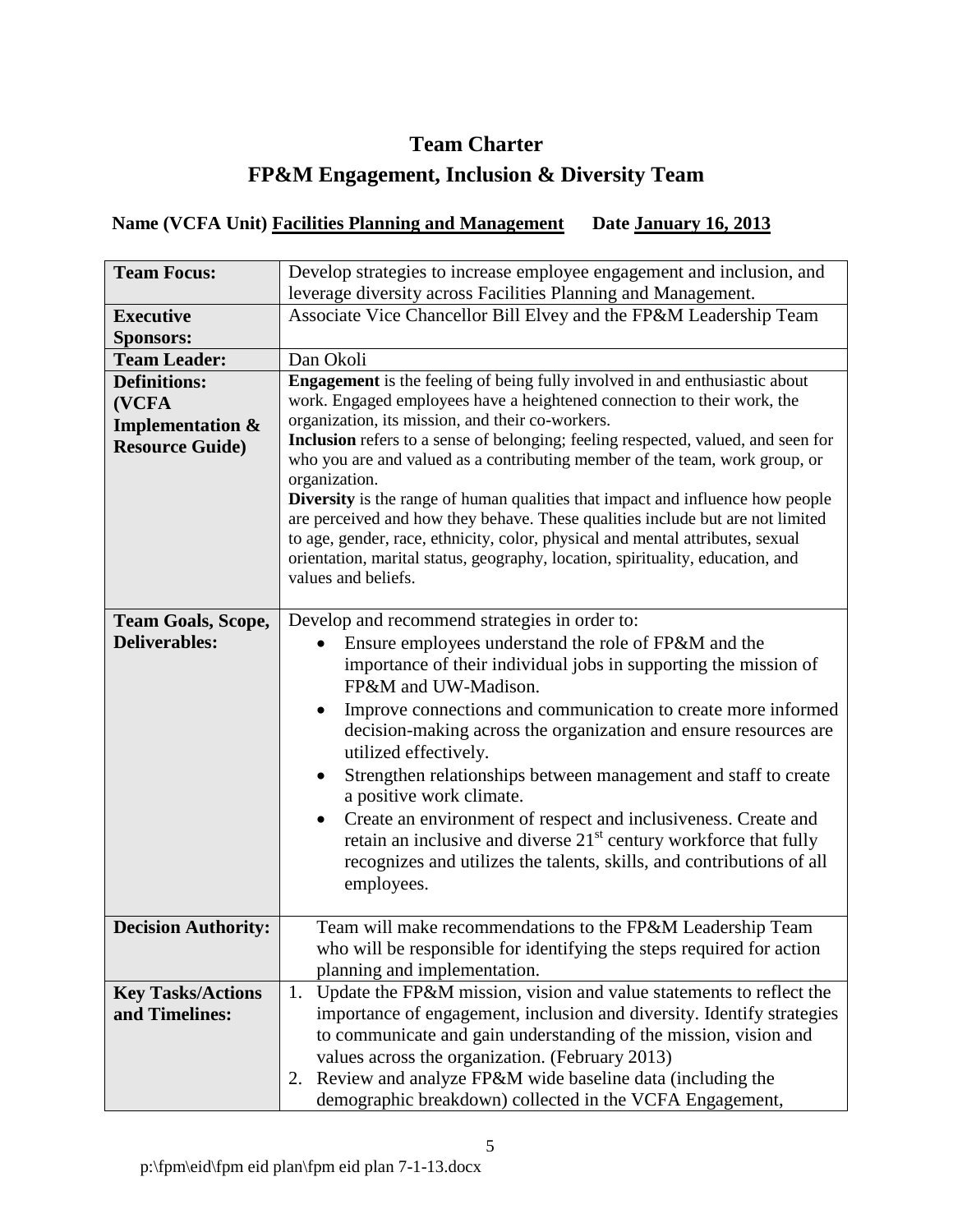|                                            |                                                                                                                                                                                                                                                       | Inclusion and Diversity (EID) survey and the 2012 Heritage and<br>Gender Analysis. Identify what is working well and opportunities for<br>improvement. (February 2013)<br>3. Identify key strategies for inclusion in the preliminary FP&M<br>Engagement, Inclusion and Diversity Report due to the Vice<br>Chancellor for Finance and Administration on March 1, 2013. (See<br>template provided in the EID Implementation Resource Guide. The<br>key strategies will be completed by February 15). This team will<br>continue to play a crucial role in the further development of action<br>plans required for implementation.<br>4. Develop a strategy for communicating team goals, activities, and<br>progress to the organization on a regular basis (March 2013). |  |  |
|--------------------------------------------|-------------------------------------------------------------------------------------------------------------------------------------------------------------------------------------------------------------------------------------------------------|---------------------------------------------------------------------------------------------------------------------------------------------------------------------------------------------------------------------------------------------------------------------------------------------------------------------------------------------------------------------------------------------------------------------------------------------------------------------------------------------------------------------------------------------------------------------------------------------------------------------------------------------------------------------------------------------------------------------------------------------------------------------------|--|--|
| Communication<br>Plan:                     | To be developed                                                                                                                                                                                                                                       |                                                                                                                                                                                                                                                                                                                                                                                                                                                                                                                                                                                                                                                                                                                                                                           |  |  |
| <b>Team members:</b>                       | Anne Bogan<br><b>Steve Grever</b><br><b>Becky Guelig</b><br>John Hanson<br>Shoko Miyagi<br>Rebecca Moritz<br>Dan Okoli<br>Laura Peterson<br>Rob Shively<br>Top Tantivivat<br>Ex Officio:<br><b>Bill Elvey</b><br>Dorothy Steele<br><b>Barb Bronte</b> | <b>Transportation Services - Administration</b><br>Physical Plant – Carpenter Shop<br>Physical Plant - Custodial Services<br>Physical Plant - Electric Shop<br>Business & Staff Services - Training<br>Environment, Health and Safety - Biosafety<br>Capital Planning and Development<br>Physical Plant - Grounds<br>Space Management Office<br>Campus Planning and Landscape Architecture<br><b>Associate Vice Chancellor</b><br>FP&M Deputy/Director of BASS<br>FP&M Human Resources<br>Facilitation support will be provided by Dorothy Steele                                                                                                                                                                                                                         |  |  |
| Sponsor's<br><b>Signature and</b><br>Date: | William Elvey<br>Gary Brown<br><b>Patrick Kass</b><br>Dan Okoli<br>Doug Rose<br>Dorothy Steele<br>Paul Umbeck                                                                                                                                         |                                                                                                                                                                                                                                                                                                                                                                                                                                                                                                                                                                                                                                                                                                                                                                           |  |  |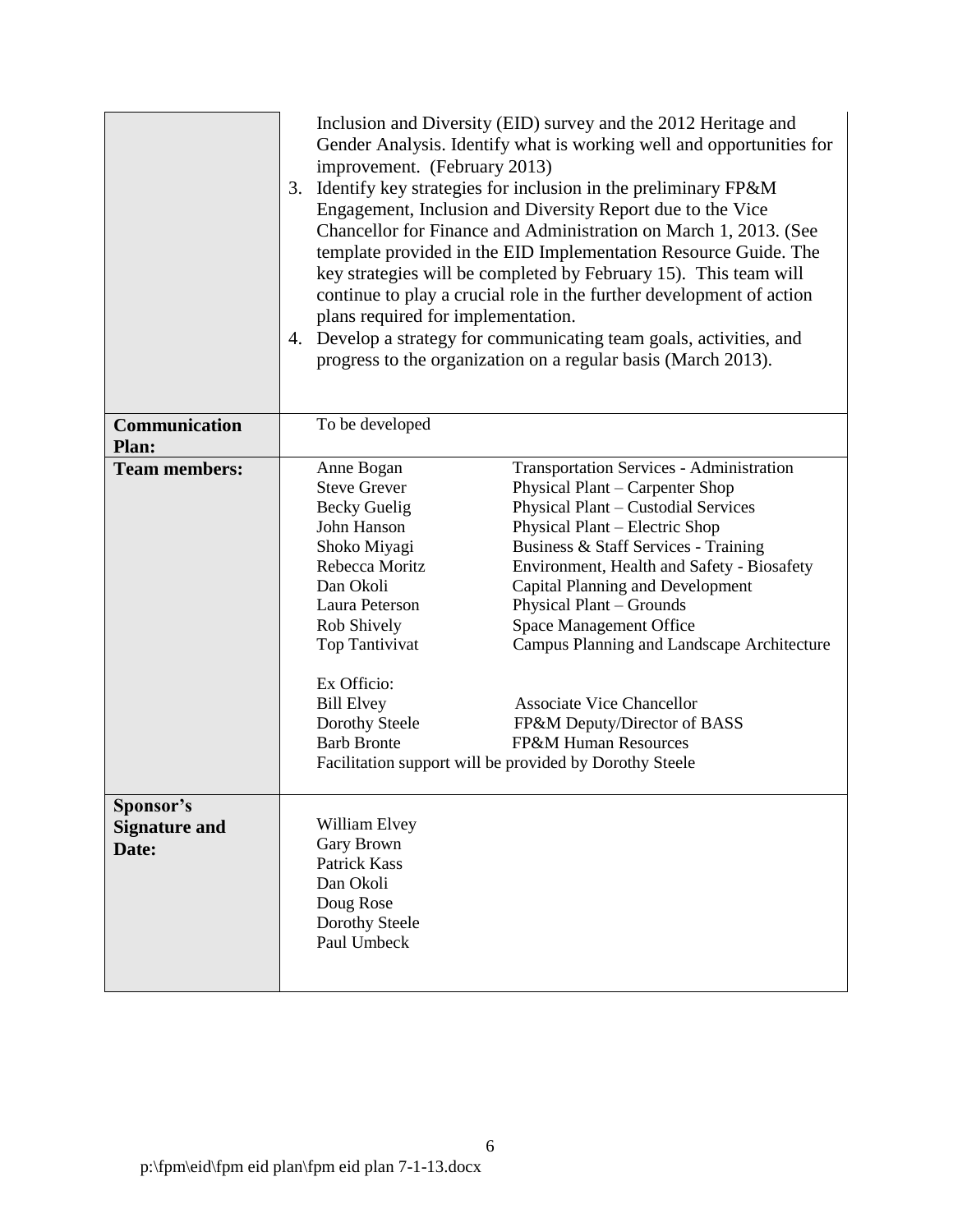## **Mission, Vision and Core Values of Facilities Planning and Management**

Shortly after Facilities, Planning and Management (FP&M) was created in the early 1990's, mission, vision and guiding principle statements were drafted. This effort included staff from across the organization, with final refinement by the directors. Although they served the organization well at that time, these statements have not been regularly reviewed or updated since. The EID team was initially charged with updating the mission and vision statements and identifying core values that reflect the importance of engagement, inclusion and diversity to the overall success of the organization.

The team members researched academic and corporate mission and vision statements. Following their review, the team agreed that the FP&M statements need to be short, concise and impactful. The ideal is a statement that resonates with all staff, fits on the back of a business card, avoids jargon and contains concepts and words that are easily translated, and understood, by our diverse population of employees. Several members mentioned a statement developed by employees: *Physical Plant – working together, we are united* that is to the point and powerful.

The statements that follow are initial drafts that will be refined through discussions with the Leadership Team and staff across the organization.

The mission should accurately describe what FP&M does: *Providing excellence in facilities and services for our university community.*

The vision describes who we want to be:

*An inclusive and diverse team, working together to provide exceptional service for our university community.*

The shared values that will guide how we behave toward customers, coworkers and stakeholders:

#### *People-centered*

Inclusive, engaged, diverse and customer-focused

#### *Stewardship*

Sustainable, effective and efficient use of resources

#### *Integrity*

Trust, respect, accountability

#### *Innovation and discovery*

Through continuous learning and improvement

#### *Safety*

Ensuring a safe and healthy campus environment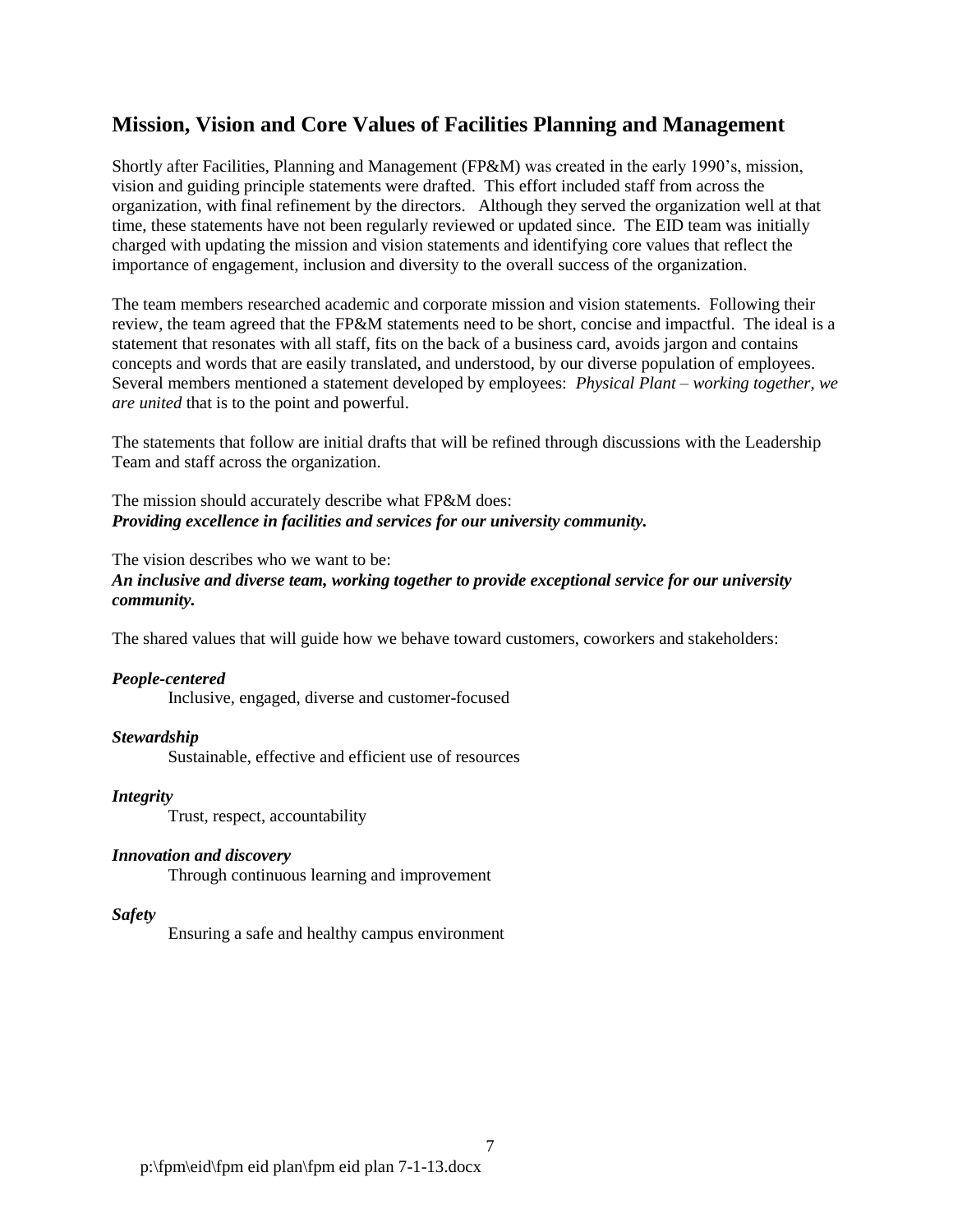## **Background and History of the Facilities Planning and Management Organization**

Facilities Planning and Management is a service organization, reporting to the Associate Vice Chancellor, Bill Elvey. The organization consists of seven core departments:

- Business and Staff Services
- Campus Planning and Landscape Architecture
- Capital Planning and Development
- Environment, Health and Safety
- Physical Plant
- Space Management Office
- Transportation Services

Maintenance functions have been performed for the University of Wisconsin since it was founded in 1848. The Department of Buildings and Grounds was developed as the need for these functions expanded to meet the growing needs of the University. In 1907, Albert Gallistel became the director of Buildings and Grounds. During his fifty year career with the University he oversaw the division and renaming of the Department into Physical Plant and Physical Plant Planning. In 1957, Physical Plant Planning became Planning and Construction which included capital budgeting, planning, design and remodeling services. The Office of Space Management was developed in 1965. In 1990, Physical Plant, Space Management, and Planning and Construction were collected under the umbrella organization of Facilities Planning and Management. Over the next five years, Transportation Services and the Safety Department (renamed Environment, Health and Safety in 2008) were spun off of Physical Plant as separate departments. The biennial budget of 1995 dissolved Planning and Construction, resulting in the creation of the Department of Major Projects (renamed Capital Planning and Development in 2008) and Planning and Landscape Architecture (renamed Campus Planning and Landscape Architecture in 2007). The budget, business, payroll and personnel functions from each separate department were consolidated into a new department, Business and Staff Services, in 1995.

#### **Business and Staff Services**

Business and Staff Services provides support services to all units of FP&M in the areas of budget and financial reporting, business operations and purchasing, human resources and training.

#### **Campus Planning and Landscape Architecture**

Campus Planning and Landscape Architecture works with faculty, staff, students and the surrounding urban community on physical planning issues, including implementation of the Campus Master Plan. Staff assist with the capital budgeting and infrastructure planning processes, assist with facility related ADA issues, design and manage landscape architecture projects, and serve as a liaison with municipal governments and adjacent neighborhoods.

#### **Capital Planning and Development**

The Department is responsible for identifying and developing capital programs and related policies and procedures to address the University's strategic, long-range physical planning needs. Staff oversee development of the biennial capital budget and serve as university representatives and project managers for the design of new facilities, additions, utility improvements and large scale remodeling projects.

#### **Environment, Health and Safety**

EHS professionals provide guidance, technical consultation and expertise to the campus community in the areas of biological, chemical, radiation, fire, environmental and occupational safety.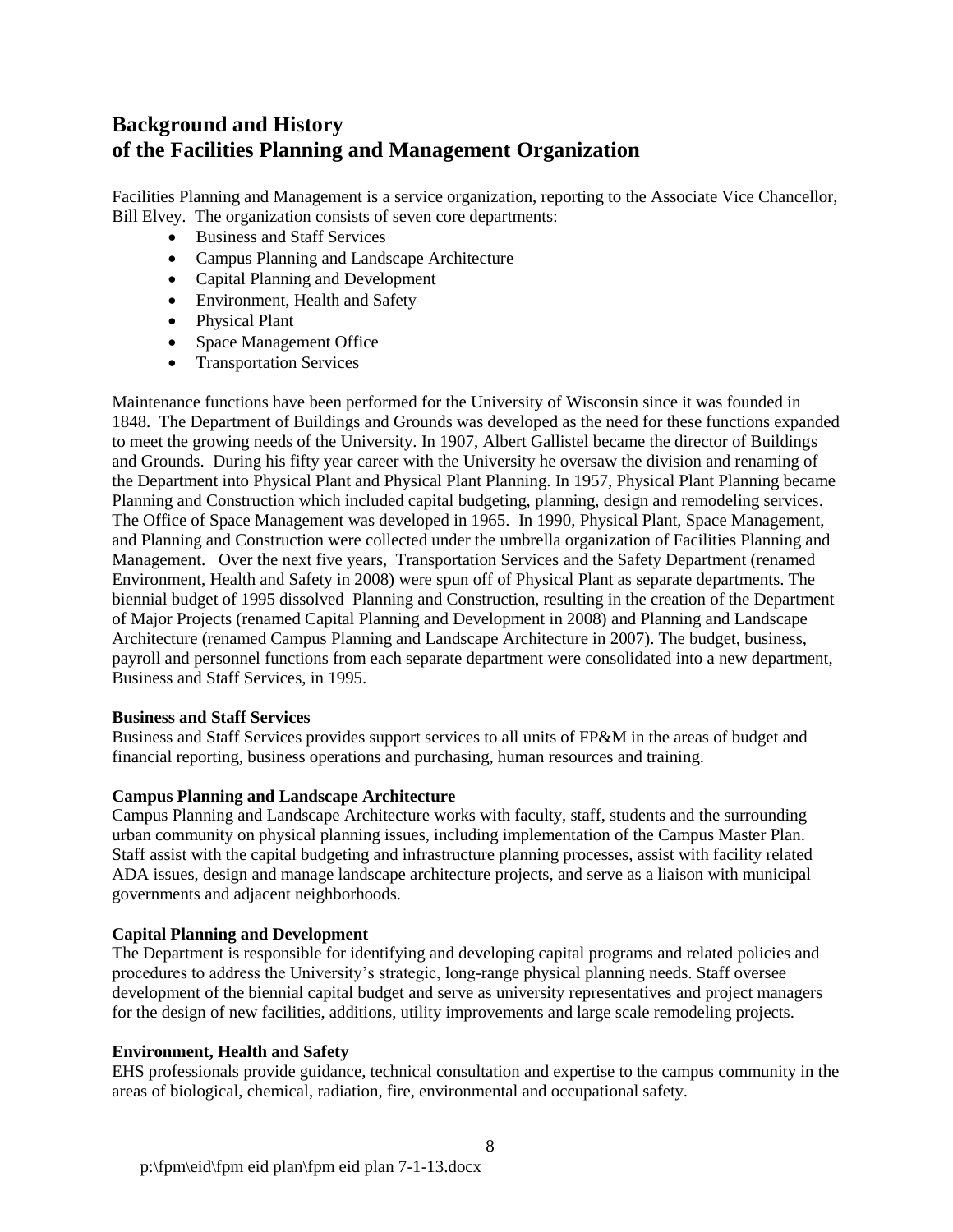#### **Physical Plant**

Physical Plant is responsible for the maintenance of campus buildings, vehicles, grounds and utilities. Design resources, construction trades and specialized facilities services are available for departmental requests and remodeling projects.

#### **Space Management Office**

The Space Management Office collects, maintains and analyzes information about University space use. The office coordinates the allocation and reassignment of existing space and participates in the planning for modified or new space. This includes providing appropriate office, laboratory or support space for research and instruction, as well as classroom environments for effective teaching and learning, and support services for use of multimedia classrooms. The office also provides support for leasing space, manages campus real estate transactions, and assists with space relocation for major remodeling projects.

#### **Transportation Services**

The Transportation Services Department is responsible for providing innovative transportation solutions that serve & support the University. The Department's objective is to sustain and strengthen our cutting edge transportation programs.

## **FP&M Heritage and Gender Data**

Charts included in the appendix (pp. 18-19) summarize demographic information for FP&M. Overall data from the Vice Chancellor for Finance and Administration (VCFA) is also included for purposes of comparison.

The team used the FP&M Heritage and Gender Data as baseline data prior to identifying goals and key actions related to increasing representation and recruitment. The team members expressed disappointment that there has been little improvement in diversity since the first FP&M Equity and Diversity Team began studying this issue over a decade ago. However, members are optimistic that progress will be made because of the support of the FP&M Leadership Team, the unqualified support of the FP&M Associate Vice Chancellor (AVC), and the importance this issue has been given by the Office of the Vice Chancellor for Finance and Administration.

In general, the team agreed that increasing the number of persons of color, and attaining gender diversity are the primary goals. Specifically, actions should be taken to increase diversity across job classifications. The most diverse section of the organization is the non-exempt category. Although the data is not available at the unit level, the assumption is that most of this diversity exists in custodial positions, which are among the lowest paying positions in the organization. Steps should be identified to continue to support the diverse population within this unit, while also taking actions designed to provide for upward mobility throughout the organization.

The team identified the data needed to conduct a more thorough analysis of the demographics of the organization:

- Detailed demographic data by department and work unit;
- Data pertaining to age; and,
- Demographic information for the employment pool (City of Madison, Department of Public Instruction (DPI) data).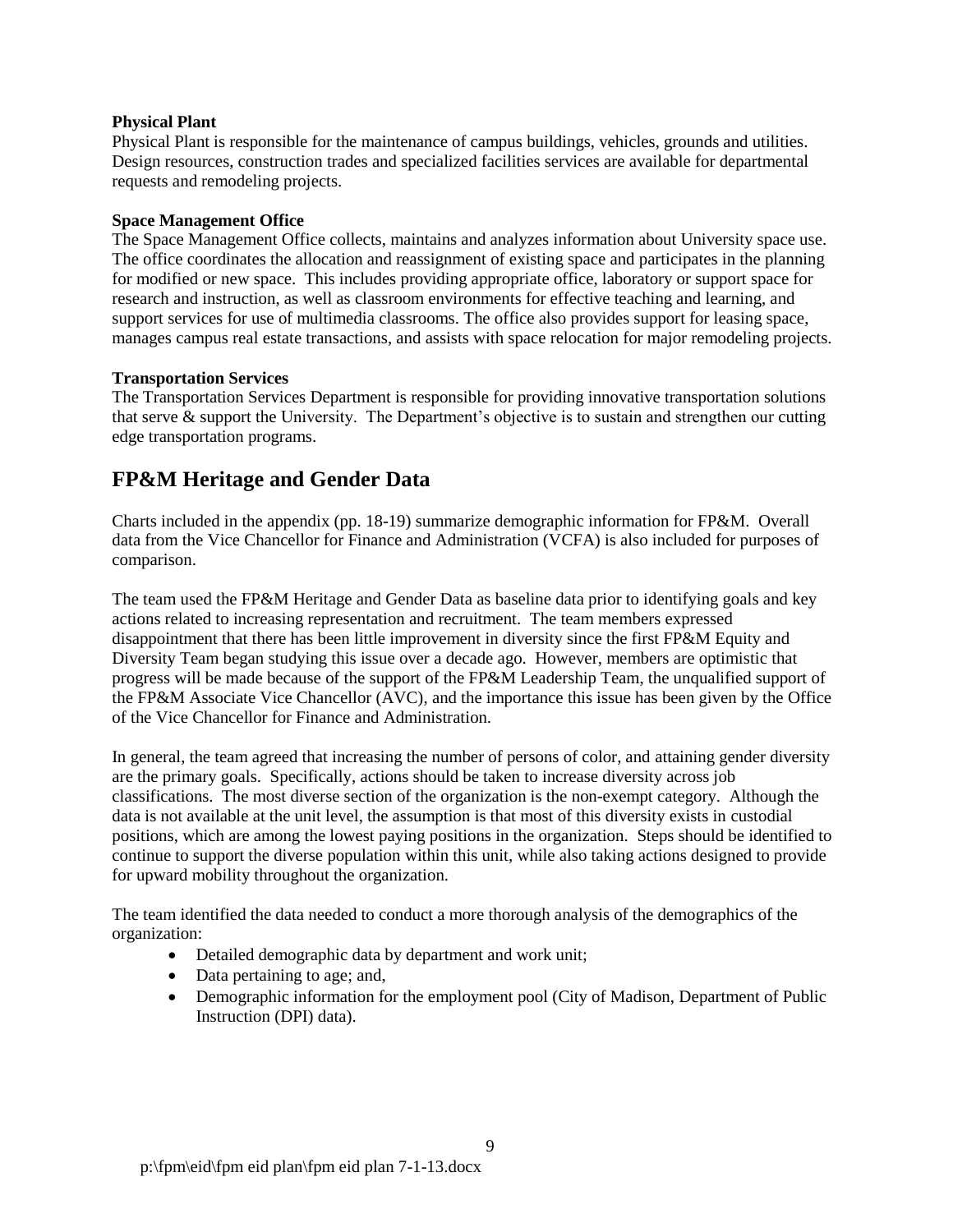## **Engagement, Inclusion and Diversity (EID) Plan**

This plan is offered as a draft EID Plan for FP&M. The EID team held a total of four meetings to brainstorm key actions and measures to include in the plan for each of the focus areas: Increasing Representation and Diversity through Recruitment; Engagement; and Inclusion. There are a number of steps that are necessary to move this plan beyond this initial draft:

#### **Key actions:**

- Develop a communication plan, including consistent messages about the purpose of this initiative and the function of the EID Team. Identify clear channels for employees to learn about, and contribute to, the division's engagement, inclusion and diversity efforts.
- Develop a work plan for the EID Team to include:
	- o Prioritization of key actions with the Leadership Team;
	- o Methods to collect best practices from within FP&M, from other campus departments or external sources that can be used to inform key actions;
	- o Identify additional data needs;
	- o Processes to engage staff across the organization in order to provide general information about the EID plan, deepen understanding of specific issues, and identify resources to advance key actions; and,
	- o Implementation plans for prioritized action steps.
- Develop department-specific EID Plans to respond to EID survey data. FP&M directors will engage staff in their respective departments to create these individualized plans by July 2013.

In beginning the task of developing this EID plan, the team identified an overarching need for the leadership of FP&M to build trust with staff throughout the organization. The VCFA Implementation Resource Guide highlights the critical role leadership plays in creating an inclusive environment that supports engagement and leverages diversity (p.30). FP&M staff gave only a 52% favorable rating to Q5h: "overall I am satisfied with the managers/leaders above my supervisor."

#### **Key actions:**

The Leadership Team should focus on building credibility and trust throughout FP&M:

- Develop clear policies and procedures across the organization;
- Communicate clearly and frequently, especially in times of change;
- Learn to listen;
- Commit to frequent, positive interaction with front-line employees;
- Model the values that are important to FP&M;
- Solicit and respond to feedback from staff (e.g. 360 performance review); and,
- Model customer service skills through interactions with employees (i.e. internal staff should be viewed as customers of management).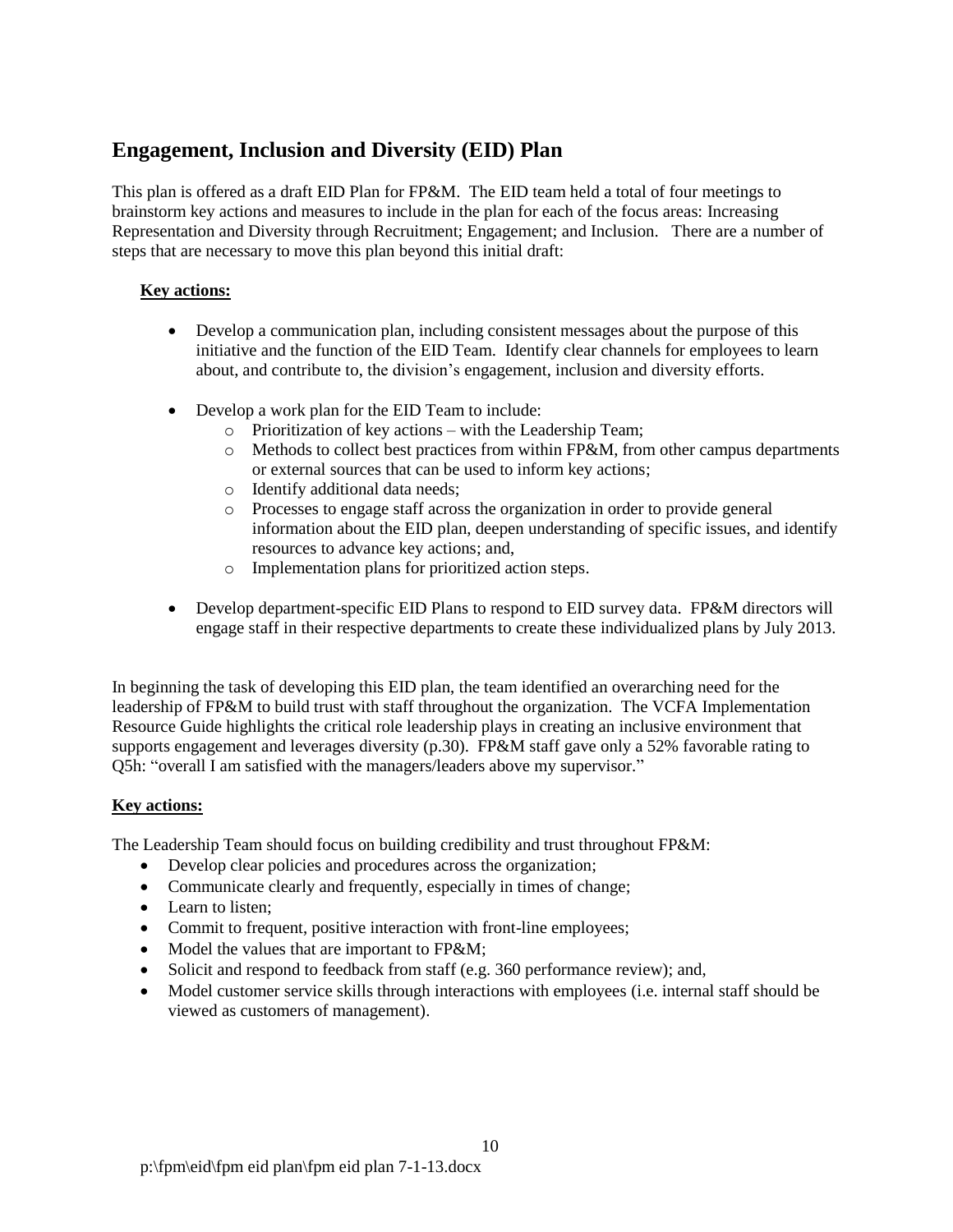## **Increasing Representation and Recruitment**

This part of the report is divided into four sections of actions which corresponds to the framework suggested by Adin Palau (p. 35 *Implementation Resource Guide*): General, External Recruitment, Foster Student Talent, and Develop Internal Talent.

**Goal:** Show a steady increase in the gender diversity and in the number of persons of color throughout the organization.

**Current State:** The data from 2012 Heritage and Gender Analysis shows that of the 936 employees, 23.7% were female; 28.4% were persons of color. While different departments or work units have taken specific actions to increase diversity through recruitment, there has not been a consistent and coordinated approach across the organization. Models exist within FP&M and UW-Madison that can be employed to support this goal.

**Desired State:** Facilities Planning and Management will increase diversity overall and across all categories and types of jobs.

#### **General Actions (applicable across external, internal and student recruitments)**

**Key action:** Develop statements that set expectations related to cultural competency/core values for all management positions, and similar statements for all staff. Incorporate statements into all position descriptions.

**Key action:** Be mindful of language to ensure positions descriptions, job announcements and general communications are inclusive and respectful (e.g. be more specific than 'equal opportunity employer').

**Key action:** Review recruitment instructions/exams/interview questions to ensure clarity and elimination of cultural references that could limit diversity.

**Key action:** Evaluate types of positions and target advertisement to attract a diverse pool of candidates via specific publications, conferences, professional organizations and networks (e.g. Urban League, National Associate of Women Engineers, etc.). Consider using social media (e.g. Facebook and Twitter), to reach a younger demographic.

**Key action**: Create Search and Screen Committees and Interview Panels that are diverse in gender, heritage, age, perspective, and include customer perspective when appropriate.

**Key action**: Require FP&M directors to report on recruitment plans/strategies/successes at Leadership Team meetings.

#### **Expand External Recruitment Strategies**

**Key action**: Develop ongoing relationships, networks and partnerships with other UW-Madison departments/groups and with local organizations that can serve as pipelines for FP&M positions.

**Key action**: Participate in UW-Madison Job Fairs. Create 'marketing' packets to inform applicants of mission, vision, core values and functions of FP&M.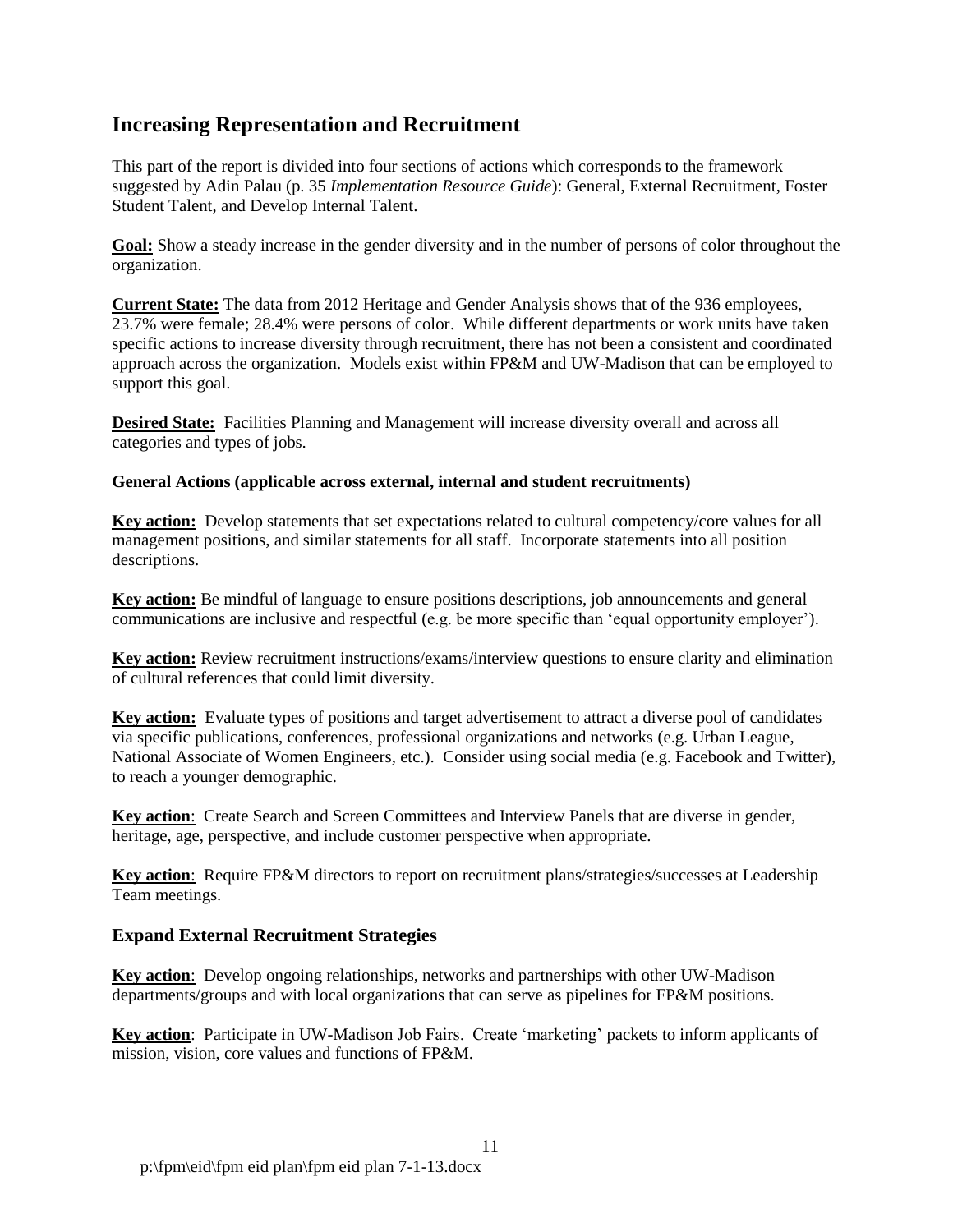**Key action**: Require training for supervisors, Search and Screen Committees and Interview Panels regarding:

- Bias Literacy (i.e. understanding bias/assumptions inherent in the screening and interviewing candidates); and,
- Interviewing parameters (what is legally required, what flexibility exists), crafting behavioral interview questions, evaluating responses, etc.

**Key action**: Create a formal onboarding process across FP&M. Customize for different types/levels of positions to ensure the work unit is prepared to welcome each new employee. Identify roles and responsibilities for the supervisor, co-workers, and peers. Additional strategies include:

- Create FP&M and departmental 'welcome packets' including information about childcare, transportation options, mission, vision, core values, etc.;
- Create standardized employee handbooks and standard operating procedures across FP&M and within departments;
- Create a mentor/buddy system to support new employees. Include a buddy outside of work unit (for perspective and to encourage collaboration across unit lines);
- Identify training needs as part of plan; and,
- Prepare worksite for new employee (office, computer, phones, keys). Onboarding checklists used in other UW departments (OHR) may be a useful tool.

**Key action**: Establish and communicate performance expectations by:

- Training supervisors on the process of setting expectations, managing performance;
- Providing supervisors with guidance/training on relating job responsibilities to the FP&M mission, vision and core values.

#### **Foster Student Talent**

**Key action**: Participate in Job Fairs.

**Key action**: Partner with other educational institutions to advertise FP&M and attract students or recent graduates interested in exploring careers in facilities management (e.g. Madison College, Historically Black Colleges and Universities (HBCU), high schools, etc.).

**Key action**: Actively work with the Recruitment Initiative for Student Employees (RISE) to attract student employees.

**Key action**: Formalize the student internship program, connect with UW departments and expand across FP&M by:

 Extending internship opportunities to other UW-Madison departments to attract candidates outside FP&M's area of technical expertise (e.g. consider attracting students in the social sciences interested in management).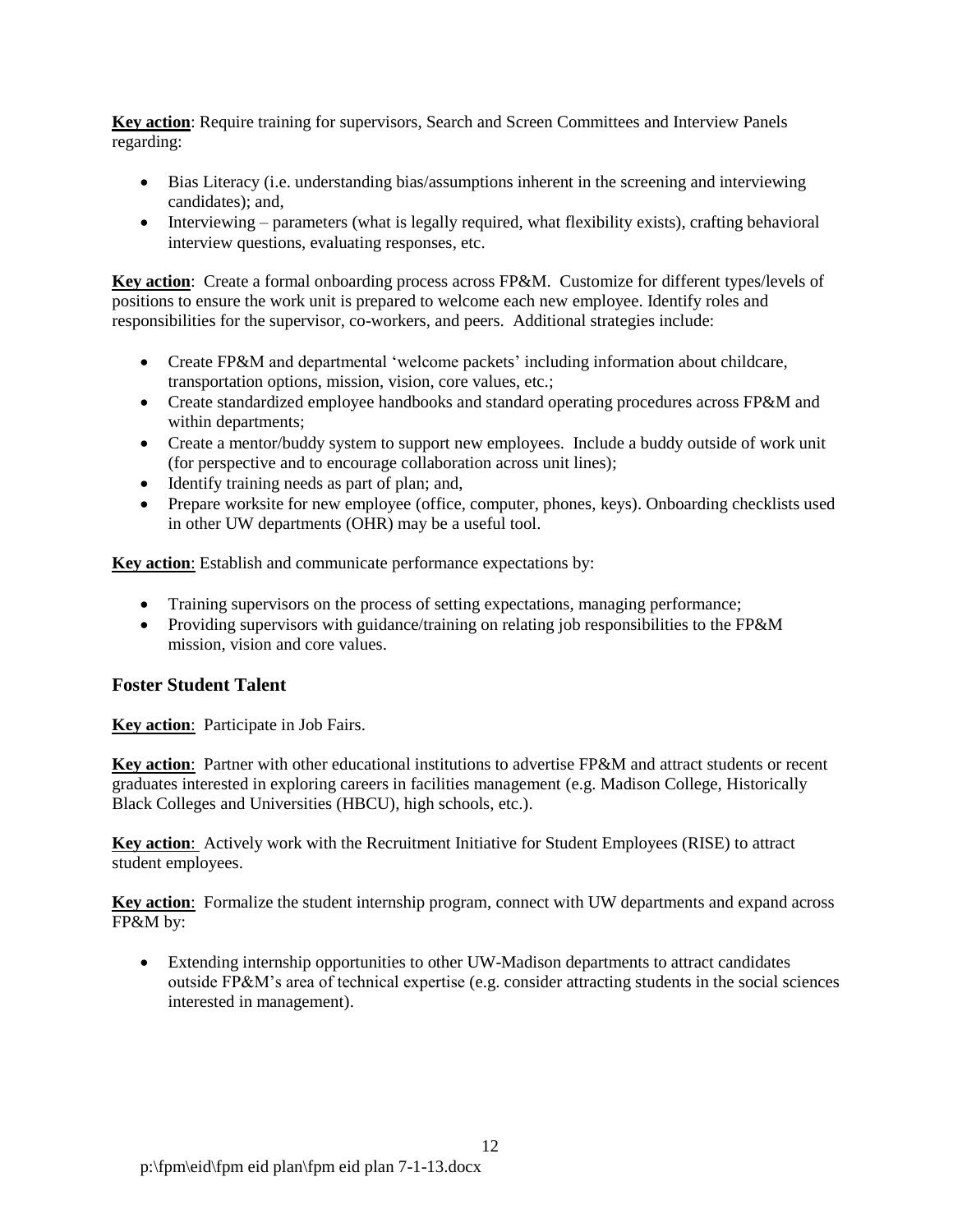**Key action**: Provide learning opportunities for student employees to develop skills in transitioning to permanent employment (within UW or to external employers) by:

- Resume writing (including identifying skills learned at FP&M transferable to other employers); and,
- Interviewing (piloted in January 2013 Proactive Communication workshops for students).

**Key action:** The Student Leadership Initiative being advanced through the Office of the VCFA will provide additional guidance on supporting student employees.

## **Develop Internal Talent**

**Key action**: Host a FP&M Job Fair for FP&M employees. Provide opportunities for employees to learn about other jobs (skills, education, training, certifications required, etc.) from their FP&M co-workers. Provide information on how to advance within a specific job type or through other paths.

**Key action:** Provide training opportunities for FP&M employees such as:

- How to advance in FP&M, and at the University;
- How to prepare an application for state service (cover letters, tests);
- How to prepare a resume;
- How to interview; and,
- $\bullet$  Basic skills computer, life skills.

**Key action:** Set an expectation that supervisors will provide employees with opportunities to build skills that will allow them to promote within FP&M or compete for positions external to the organization.

**Key action:** Create a model for advancement/career development. The model should:

- Create opportunities for advancement;
- Identify clear paths of progression for different positions;
- Identify cross-training opportunities to support career growth; and,
- Provide guidance for supervisors on coaching employees to prepare for advancement (including acceptance of employees promoting out of FP&M).

**Key action**: Make the recruitment process transparent for supervisors and employees by:

- Creating uniform checklists to ensure consistency across the organization; and,
- Posting checklists to inform applicants/candidates of the process steps.

**Key action:** Provide a mechanism to inform FP&M staff of current vacancies (e.g. website and paper announcements, etc.).

**Key action:** Provide feedback/mentoring to internal candidates who are not selected so they understand what to improve or consider doing differently in the future.

13

**Key action:** Provide opportunities for employees to enroll in courses at UW-Madison through costsharing and tuition reimbursement.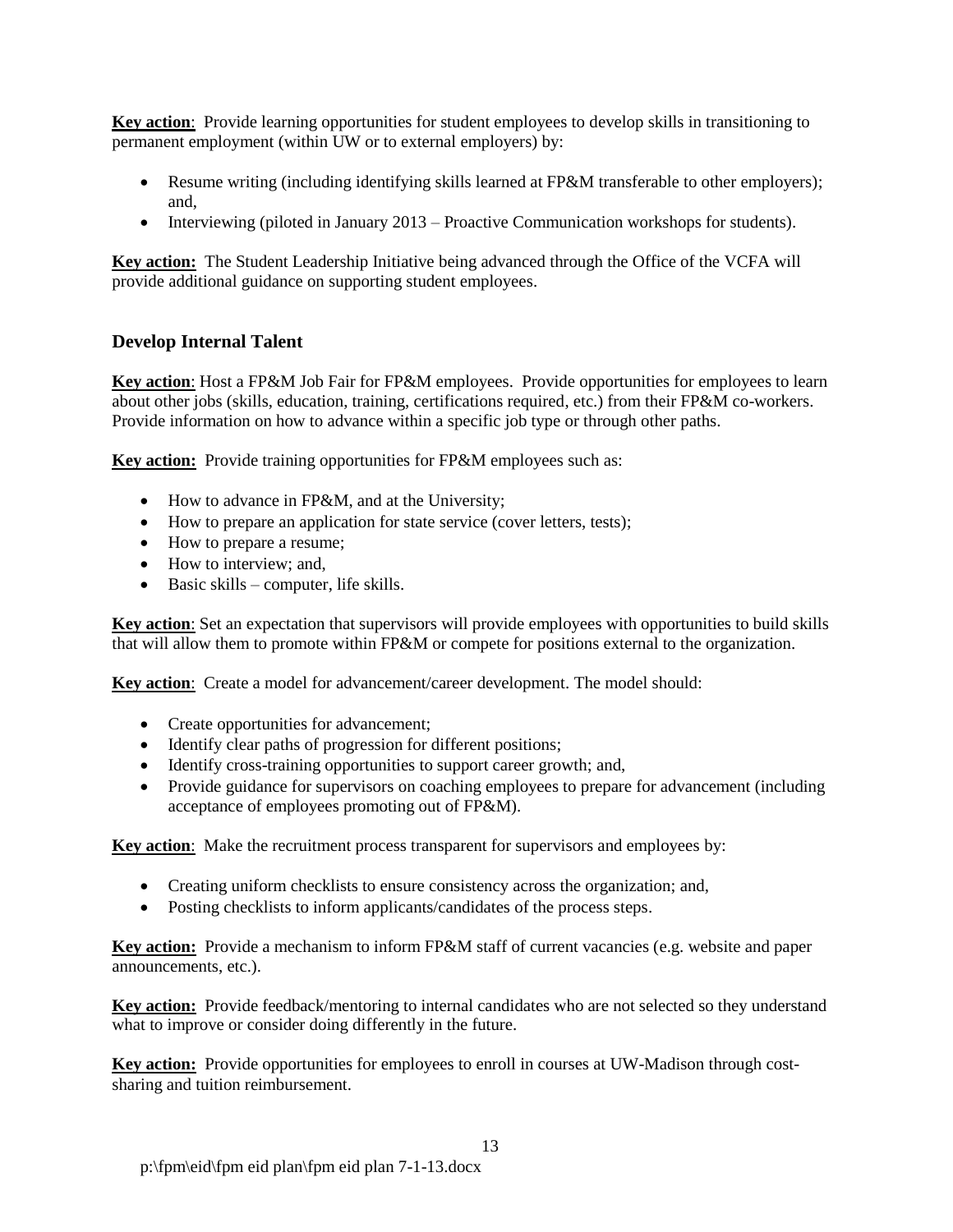## **Increasing Engagement**

In reviewing the driver analysis for FP&M as a whole, the questions of high importance that received the lowest ratings were:

- Q3d: I have sufficient opportunities (such as challenging work assignments or projects) to earn a high performance rating
	- o Importance 14% Favorable rating 56%
- Q3e: Recognition is based on performance in my work unit
	- o Importance 10% Favorable rating 40%
- Q5h: Overall satisfaction with managers/leaders above supervisor
	- o Importance 10% Favorable rating 52%

These same questions, when compared with the demographic data, receive the following rating:

- Q3d: I have sufficient opportunities (such as challenging work assignments or projects) to earn a high performance rating
	- o Age less than 35 Favorable rating 52%
	- o Age 35 to 49 Favorable rating 61%
	- o Age 50 to 55 Favorable rating 57%
	- o Age 56+ Favorable rating 52%
	- o Male Favorable rating 57%
	- o Female Favorable rating 52%<br>
	o White Favorable rating 55%
	- Favorable rating 55%
	- o Asian Favorable rating 77%
	- o Black Favorable rating 36%
	- o Hispanic Favorable rating 73%
	- o Non-specified Favorable rating 50%
	- o Employment Categories: Student hourly were the lowest favorable rating at 38%, classified permanent next at 55%, and the other categories ranged from 58% (LTE) to 89% (Limited)
- Q3e: Recognition is based on performance in my work unit
	- o Age less than 35 Favorable rating 38%
	- o Age 35 to 49 Favorable rating 41%
	- o Age 50 to 55 Favorable rating 38%
	- o Age 56+ Favorable rating 42%
	- o Male Favorable rating 40%
	- o Female Favorable rating 41%
	- o White Favorable rating 38%<br>
	o Asian Favorable rating 69%
	- Favorable rating 69%
	- o Black Favorable rating 21%
	- o Hispanic Favorable rating 73%
	- o Non-specified Favorable rating 42%
	- o Employment Categories: Academic staff were the lowest favorable rating at 25%, classified project next at 33%, and the other categories ranged from 38% (student) to 63% (LTE)

Additional analysis of this data is required. The team noted that only 11 Hispanic employees participated in the survey and only 26 Asians participated. The 2012 Heritage Report does not provide a breakdown by race/ethnicity; however, these numbers appear to be low. The team also discussed the importance of culture in responses, noting that Asian employees may be more likely to answer questions favorably, even if they are not satisfied with working conditions. A number of members of the team also expressed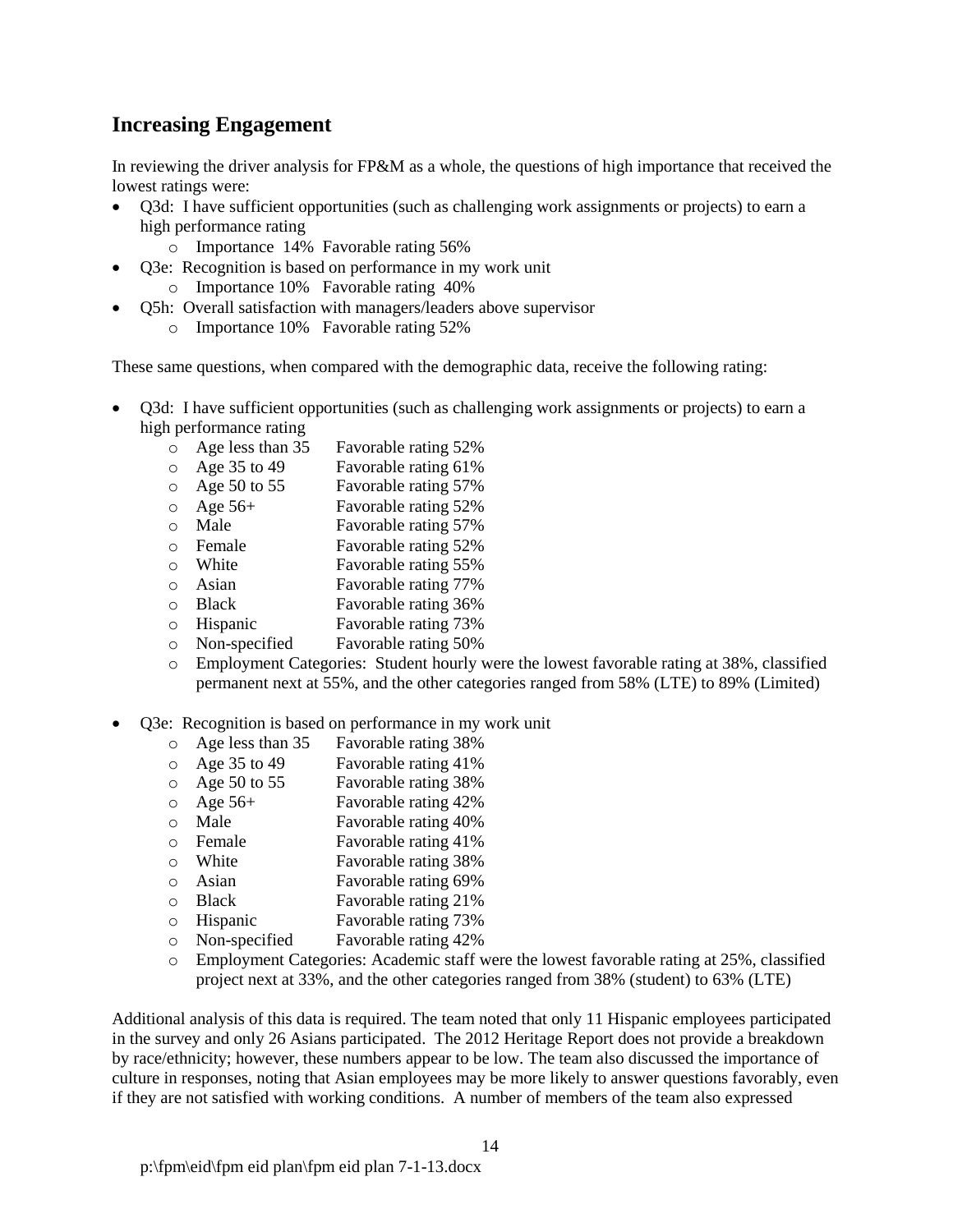concern about the timing of the survey at the same time HR Design was being discussed. Team members felt employees conflated the two initiatives.

**Goal:** Increase participation in the EID survey, with a specific goal of increasing participation among the various heritage groups.

**Goal:** Increase the EID survey ratings of engagement on a long-term trend basis.

**Key action**: Create a communication plan prior to releasing the survey in 2014 to inform all employees of the survey's purpose. Provide information on how to complete the survey well in advance of distribution of the survey. Allow staff to complete the survey during work time. Administer the survey to work units in groups.

**Key action**: Create a consistent performance evaluation system across FP&M. Additional suggestions include:

- While the system needs to have standard components, expectations and measures, the actual performance evaluations should be customized with specific goals identified for each individual employee;
- Identify methods for career development, including instruction on creating personal improvement plans; and,
- Perform 360 degree evaluations.

**Key action**: Create a program to acknowledge contributions and recognize employees by:

- Soliciting ideas from employees about types of recognition that are well received; and,
- Setting expectation for leaders to routinely model ways to acknowledge/recognize employees.

**Key action**: Establish core competencies and expectations for all supervisors in performance management. Include appropriate language in position descriptions and in performance evaluations. Provide the training necessary for supervisors to meet/exceed expectations. Core competencies to include:

- The ability to connect with and engage employees;
- Providing timely and ongoing feedback;
- Providing positive feedback as well as constructive criticism;
- Establishing a mentor/mentee relationship between supervisors and employees; and,
- Listening skills.

**Key action**: Build unity and community through special events and celebrations (e.g. Mallards' Games, Olin House reception for FP&M employees and families). Create a healthy, fun, competitive environment (e.g. kickball tournament for  $2<sup>nd</sup>$  shift custodians).

**Key action**: Create a communication campaign to keep employees informed. Determine content, process, responsible parties to keep information current. Provide consistent information across the organization such as:

- Tailoring information to communicate how specific jobs/roles support the UW-Madison mission;
- Brownbag gatherings to inform employees of current FP&M and/or UW-Madison initiatives;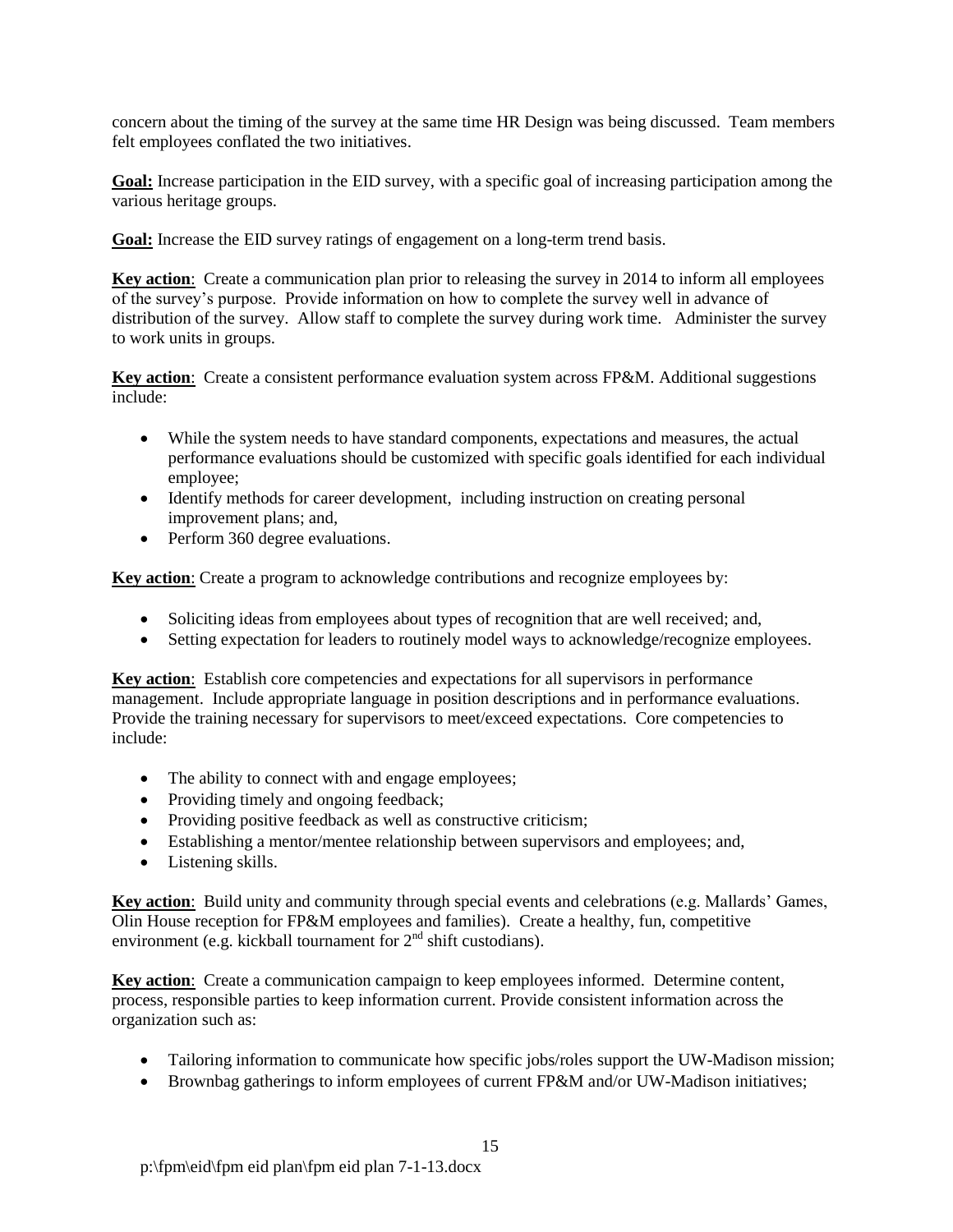- Create an FP&M newsletter to provide unbiased information across the organization (suggested hiring a student intern for production of the newsletter);
- Enhance the FP&M website to inform employees of policies and procedures in an easily accessible manner;
- Use social media (e.g. Facebook and Twitter accounts) to share organizational information with employees; and,
- Place bulletin boards in all employee break rooms for FP&M specific information. This will help ensure consistent communication across the organization.

**Key action**: Provide equal opportunities and access to information by:

- Providing computer access for employees who do not work in offices (e.g. providing computer kiosks and computer literacy training); and,
- Allow all employees to attend the Benefits Fair, including  $2<sup>nd</sup>$  and  $3<sup>rd</sup>$  shift workers.

**Key action**: Ensure employees have the tools and equipment in proper working order, and adequate supplies to be successful in their jobs.

**Key action**: Provide training/resources for employees to increase trust with management. Examples include:

- Training on the purpose of performance evaluations and how they are conducted;
- Learning to receive feedback, how to solicit feedback;
- Training to communicate how to access resources available to help employees resolve problems (e.g. FP&M Human Resources, Employee Assistance Office, the Ombuds Office, etc.). The intent is to eliminate the fear of asking for help; and,
- Training on how to learn about, and apply for, promotion and advancement opportunities.

**Key action**: Create/identify physical space that supports engagement (e.g. break rooms for social interaction, recreational facilities to aid in wellness initiatives, etc.).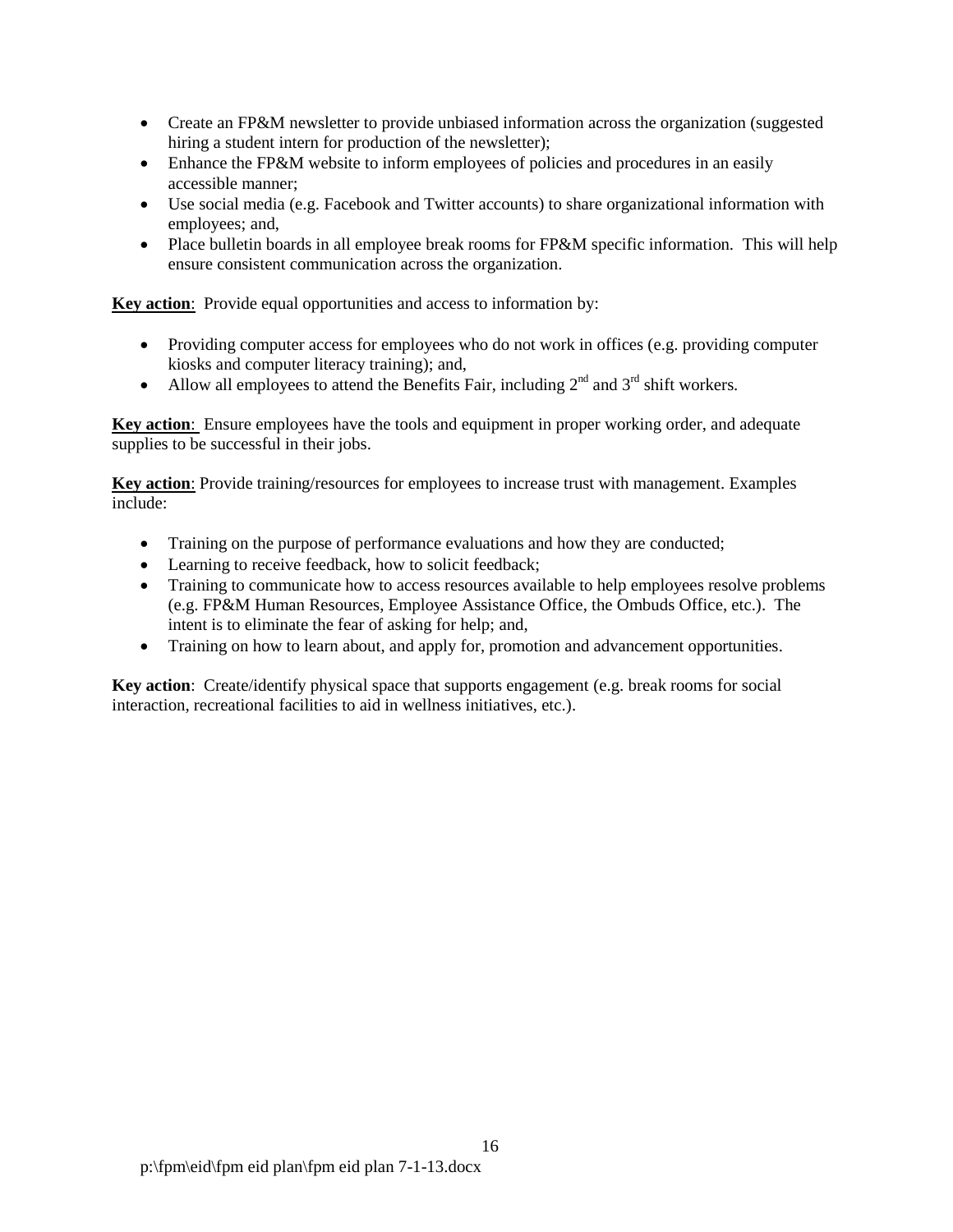## **Increasing Inclusion**

In reviewing the driver analysis for FP&M as a whole, responses to the high importance questions related to inclusion all obtained high ratings. However, closer examination of the demographic data indicates this does not hold true for all heritage groups.

- Q5e I receive support and encouragement from my supervisor
	- o Overall favorable rating of 68%
	- o Age less than 35 Favorable rating 74%
	- o Age 35 to 49 Favorable rating 66%
	- o Age 50 to 55 Favorable rating 66%
	- o Age 56+ Favorable rating 67%
	- o Male Favorable rating 69%
	- o Female Favorable rating 64%
	- o White Favorable rating 67%
	- o Asian Favorable rating 73%
	- o Black Favorable rating 57%
	- o Hispanic Favorable rating 73%
	- o Non-specified Favorable rating 75%
	- o Employment Categories: Limited employees rated this the lowest at 56%. Academic staff had a 58% favorable rating, students were 71% favorable and other categories were in the range of 65% to 88%.
- Q4d: I would recommend my work unit as a good place to work
	- o Overall favorable rating of 70%
	- o Age less than 35 Favorable rating 72%
	- o Age 35 to 49 Favorable rating 67%
	- o Age 50 to 55 Favorable rating 65%
	- o Age 56+ Favorable rating 74%
	- o Male Favorable rating 70%
	- o Female Favorable rating 67%
	- o White Favorable rating 68%
	- o Asian Favorable rating 77%
	- o Black Favorable rating 64%
	- o Hispanic Favorable rating 82%
	- o Non-specified Favorable rating 81%
	- o Employment Categories: Classified permanent were the lowest favorable rating at 66%, other categories were in the 75% to 90% range.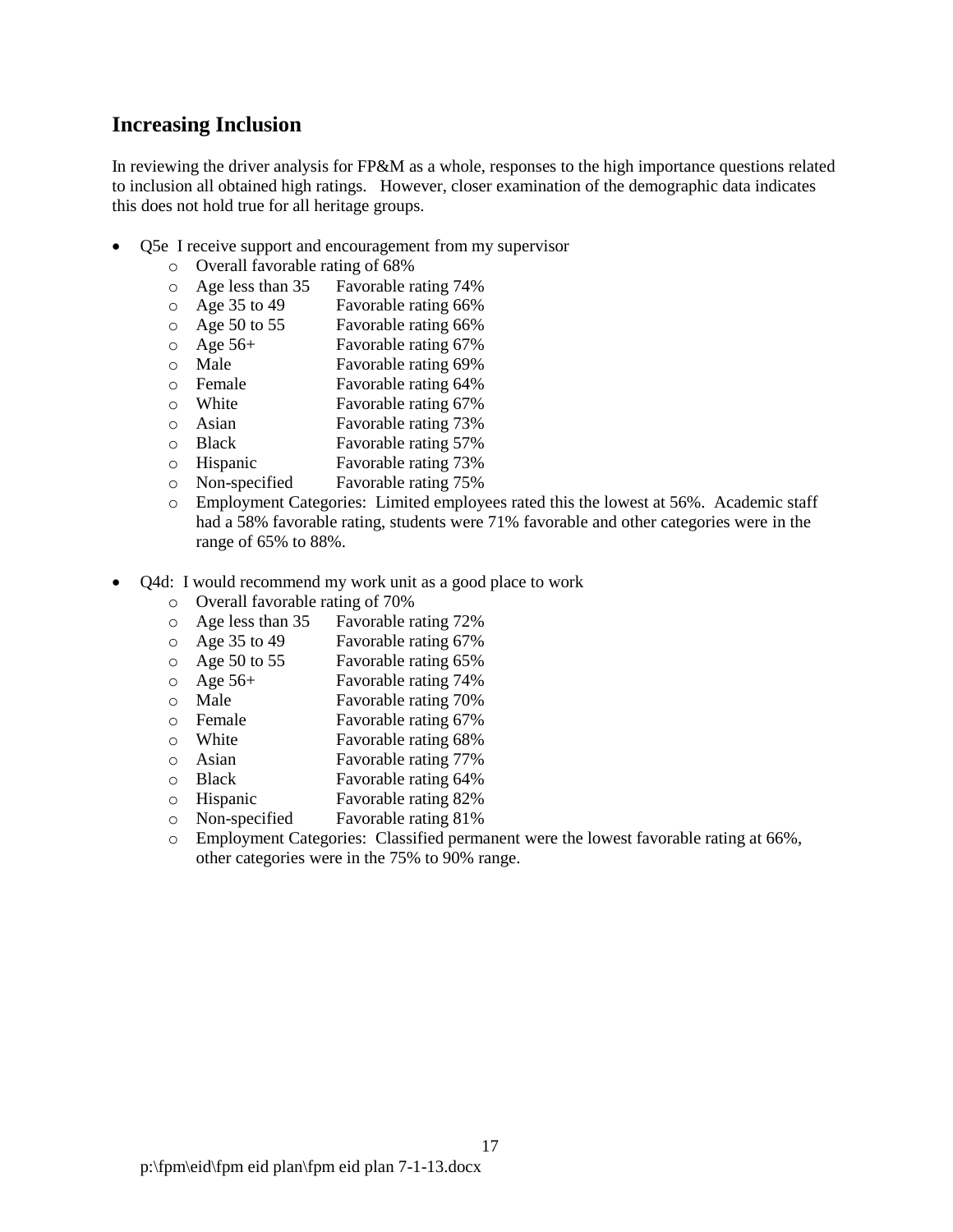#### Q1e: Work unit is comfortable

- o Overall favorable rating is 76%
- o Age less than 35 Favorable rating 78%
- o Age 35 to 49 Favorable rating 72%
- o Age 50 to 55 Favorable rating 69%
- o Age 56+ Favorable rating 82%
- o Male Favorable rating 76%
- o Female Favorable rating 76%
- o White Favorable rating 75%
- o Asian Favorable rating 85%
- o Black Favorable rating 64%
- o Hispanic Favorable rating 64%
- o Non-specified Favorable rating 89%
- o Employment Categories: Classified permanent were the lowest favorable rating at 72%, remainder ranged from 81 to 93%
- 2b: Co-workers value and respect each other.
	- o Overall rating of 63%
	- o Age less than 35 Favorable rating 72%
	- o Age 35 to 49 Favorable rating 63%
	- o Age 50 to 55 Favorable rating 59%
	- o Age 56+ Favorable rating 63%
	- o Male Favorable rating 62%
	- o Female Favorable rating 66%
	- o White Favorable rating 61%
	- o Asian Favorable rating 77%
	- o Black Favorable rating 64%
	- o Hispanic Favorable rating 73%
	- o Non-specified Favorable rating 78%
	- o Employment Categories: Classified permanent favorable rating at 59%, remainder range from 75% to 83% favorable.
- Q6b: Overall satisfied with work unit
	- o Overall rating of 71%
	- o Age less than 35 Favorable rating 78%
	- o Age 35 to 49 Favorable rating 75%
	- o Age 50 to 55 Favorable rating 72%
	- o Age 56+ Favorable rating 73%
	- o Male Favorable rating 75%
	- o Female Favorable rating 71%
	- o White Favorable rating 72%
	- o Asian Favorable rating 88%
	- o Black Favorable rating 57%
	- o Hispanic Favorable rating 91%
	- o Non-specified Favorable rating 83%
	- o Employment Categories: Classified permanent and LTE positions had a 71% favorable rating. Others ranged from 81% to 95%.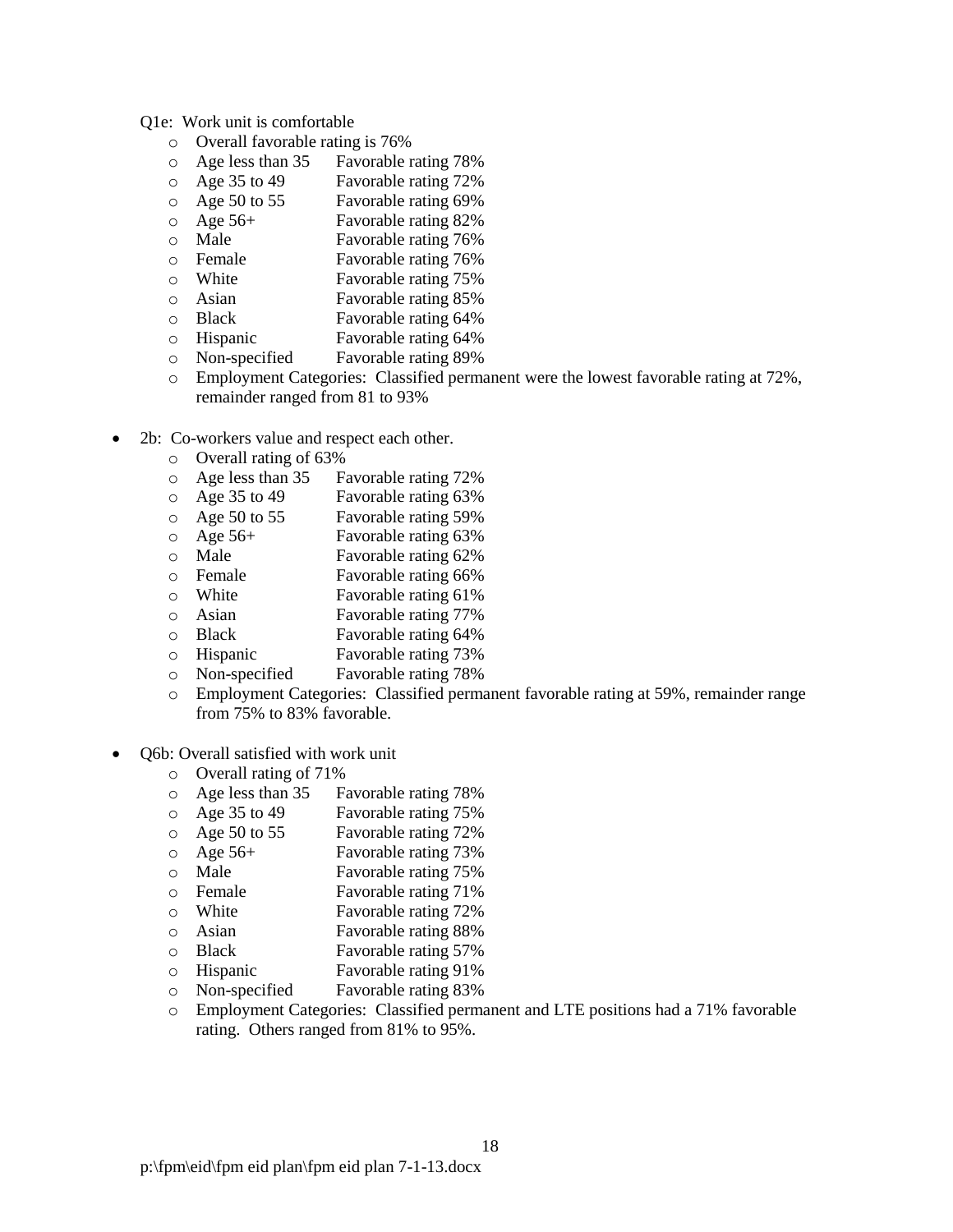**Goal:** Create a welcoming and inclusive work environment that allows all staff to contribute fully and be successful at their jobs.

In general, the team noted that many of the actions identified under recruitment and engagement will also improve the sense of inclusion.

**Key action**: Be mindful of language used both in formal communication and in informal discussion by:

 Encouraging participation in the Plain Language class taught by Cultural Linguistic Services (Custodial Services supervisors participated in this class in 2013).

**Key action**: Encourage transparency in communication. Managers and supervisors should be encouraged to pass on information to the best of their ability, with the information available at the time.

**Key action**: Translate FP&M values into appropriate behavior. Examples include:

- Providing training, coaching and mentoring on what behavior is appropriate and required to achieve an inclusive work environment;
- Communicating that all employees will be accountable for appropriate behavior (i.e. management will not tolerate discrimination, etc.); and,
- Promoting cultural understanding by communicating what it means to behave respectfully in FP&M.

**Key action**: Help employees find/use their voice. Provide training, coaching, mentoring to assist employees in respectfully communicating needs, and stopping objectionable behavior (e.g. Proactive Communication workshops are currently taught in-house; Mediation training taught thru OHRD).

**Key action**: Identify a means of reporting issues/barriers to respectful communication to person(s) who will take action to eliminate problems.

**Key action:** Make discussion of inclusion part of regular departmental meetings and of Leadership Team meetings. Engage in conversation to learn other perspectives and to avoid assumptions that lead one to misinterpret behavior.

**Key action**: Create a FP&M recognition program/system to reward employees who promote inclusion, engagement and diversity efforts in the workplace.

**Key action**: Create a 'welcoming' committee of employees trained to help new staff quickly become acclimated to the FP&M organization.

**Key action:** Assist supervisors in addressing long-standing issues that discourage inclusiveness (e.g. eliminate work unit exclusive 'cliques').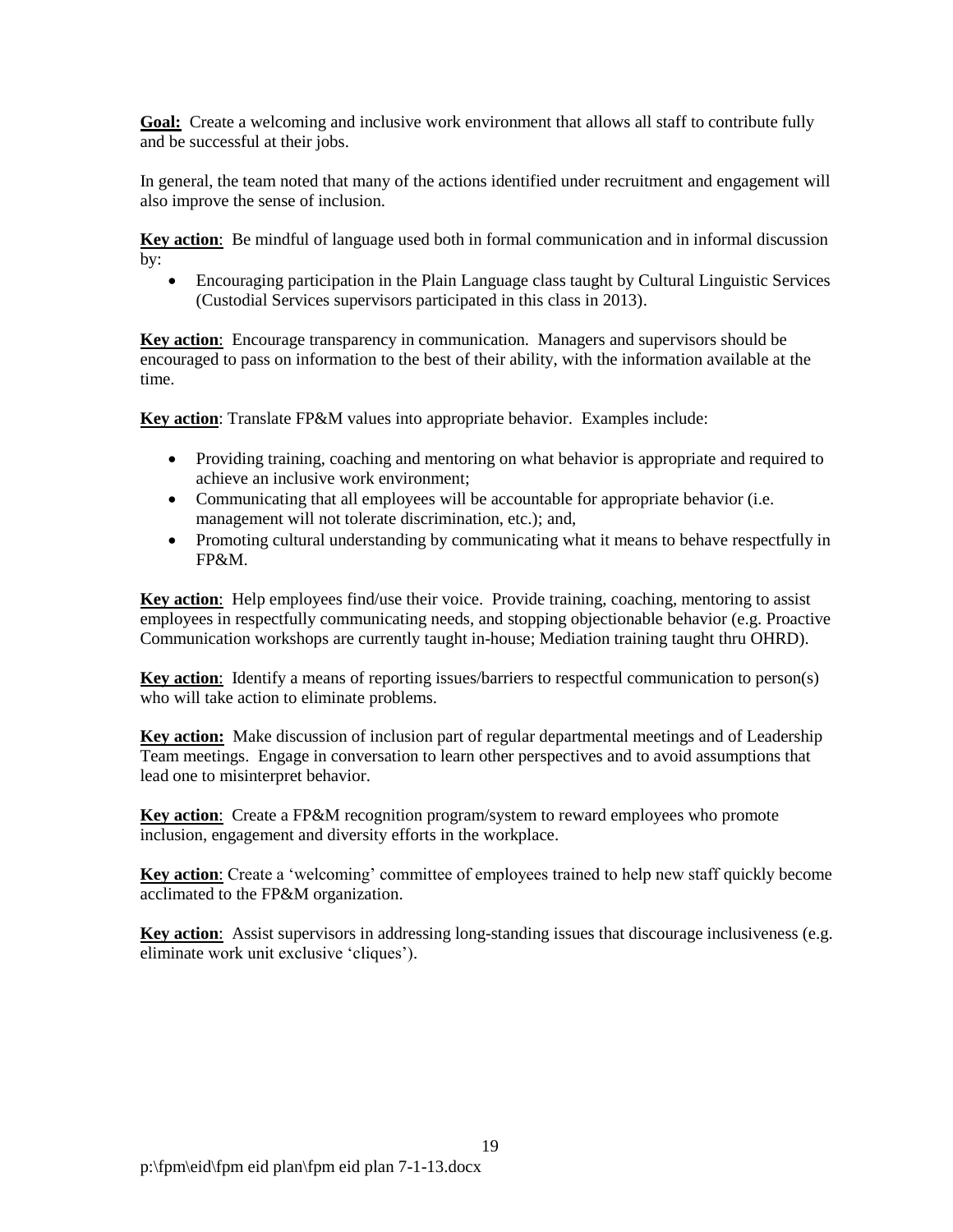## **APPENDIX**

|                     |               | <b>VCFA</b>      | <b>FPM</b>   |
|---------------------|---------------|------------------|--------------|
| <b>All Staff</b>    | Total         | 2359             | 936          |
|                     | Minority      | 483              | 266          |
|                     | % of Minority | 20.5%            | 28.4%        |
|                     | White         | 1838             | 657          |
|                     | Unknown       | 38               | 13           |
| <b>Executive</b>    | Total         | 106              | 22           |
| <b>Managerial</b>   | Minority      | 9                | $\mathbf{1}$ |
|                     | % of Minority | 8.5%             | 4.5%         |
|                     | White         | 94               | 21           |
|                     | Unknown       | 3                |              |
| <b>Non Exempt</b>   | Total         | 1131             | 558          |
|                     | Minority      | 369              | 242          |
|                     | % of Minority | 32.6%            | 43.4%        |
|                     | White         | 740              | 307          |
|                     | Unknown       | 22               | 9            |
| <b>Professional</b> | Total         | 665              | 102          |
|                     | Minority      | 76               | 9            |
|                     | % of Minority | 11.4%            | 8.8%         |
|                     | White         | 580              | 90           |
|                     | Unknown       | 9                | 3            |
| <b>Supervisory</b>  | Total         | 209              | 73           |
|                     | Minority      | 15               | 5            |
|                     | % of Minority | 7.2%             | 6.8%         |
|                     | White         | 191              | 67           |
|                     | Unknown       | 3                | $\mathbf{1}$ |
| <b>Supervisory</b>  | Total         | 55               | 6            |
| <b>Professional</b> | Minority      | 5                |              |
|                     | % of Minority | 9.1%             | 0.0%         |
|                     | White         | 49               | 6            |
|                     | Unknown       | 1                |              |
| <b>Trades</b>       | Total         | 193              | 175          |
|                     | Minority      | 9                | 9            |
|                     | % of Minority | 4.7%             | 5.1%         |
|                     | White         | 184              | 166          |
|                     | Unknown       | $\boldsymbol{0}$ |              |

p:\fpm\eid\fpm eid plan\fpm eid plan 7-1-13.docx